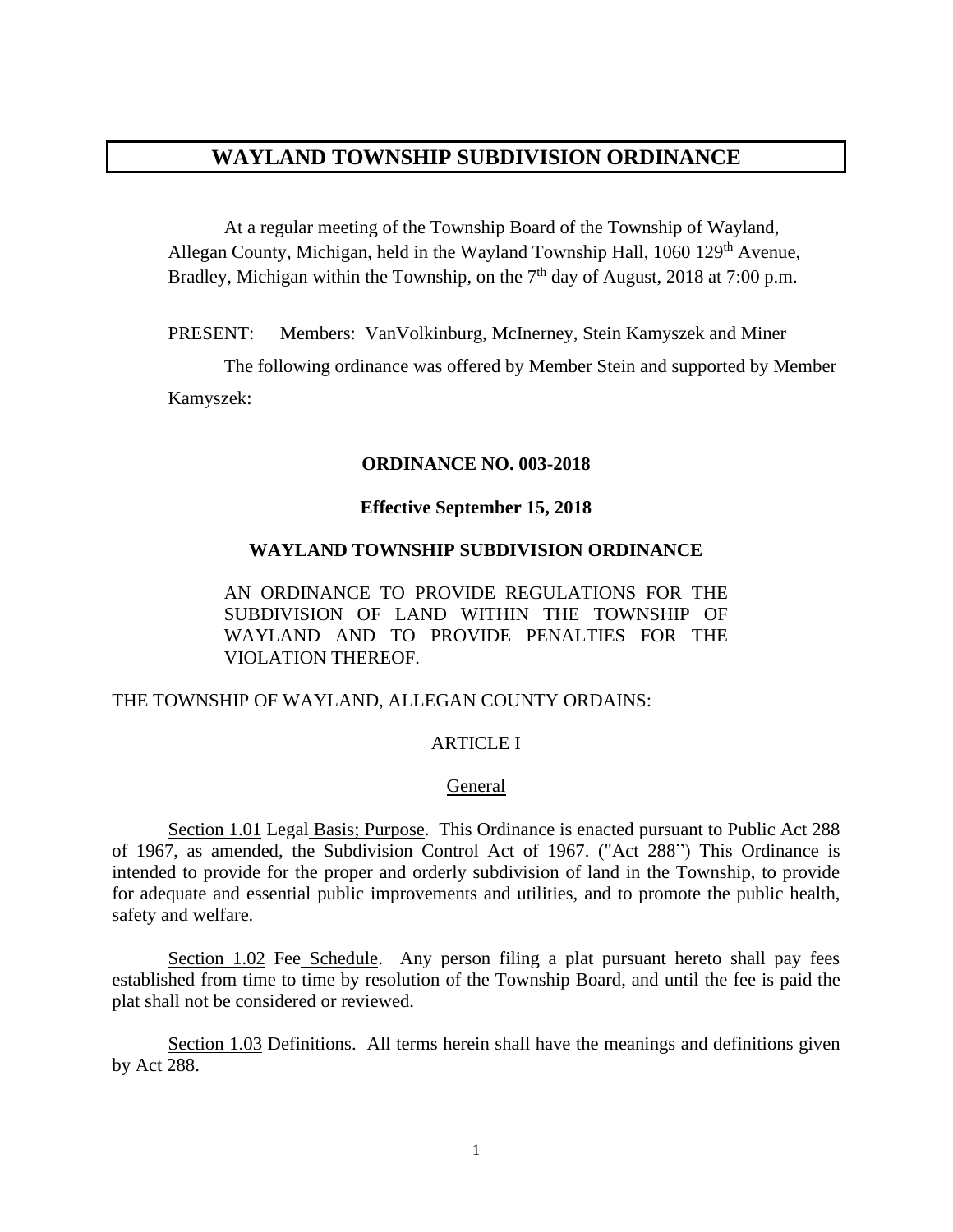Section 1.04 Scope and Conflict. The provisions of this Ordinance apply to all platted subdivisions of land within the Township. Where this Ordinance provides a standard stricter than that required by Act 288, this Ordinance shall control.

Section 1.05 Certification of Plats and Drawings. All plats and drawings submitted hereunder shall be prepared and sealed by a registered surveyor and/or engineer, as applicable.

# ARTICLE II

### Preliminary Plat Application and Review Procedures

Section 2.01 Submission of Plats. The Proprietor of any land proposed to be subdivided shall submit 10 copies of a preliminary plat, together with supplementary documents, containing the information required by Act 288 and this Ordinance, to the Township Zoning Administrator who shall forward the plans to the Commission for its next meeting.

### Section 2.02 Preliminary Plat; Required Information.

The following information shall be submitted for tentative approval of the preliminary plat. Maps shall be at a scale of not more than 100 feet to one inch.

- (1) The name or title of the proposed subdivision.
- (2) Legal description of the proposed plat.
- (3) The name, address and telephone number of the Proprietor, developer, record owner and subdivider.
- (4) A statement of the intended use for the proposed plat and showing land intended to be dedicated or set aside for public use or for the common use of property owners in the subdivision, and stating the location, dimensions and purpose of such land.
- (5) A small-scale vicinity map showing location of project within the Township, and the name and location of abutting subdivisions.
- (6) The location, dimensions and approximate grade and radius of proposed and existing streets, alleys and highways included in the plat.
- (7) The location of all existing features affecting the subdivision, such as railroads, buildings, trees, ditches, watercourses and other physical features.
- (8) Location and size of all existing and proposed public water, sanitary sewer and storm drainage pipes, equipment, fire hydrants, catch basins and other facilities.
- (9) Location of utility and drainage easements.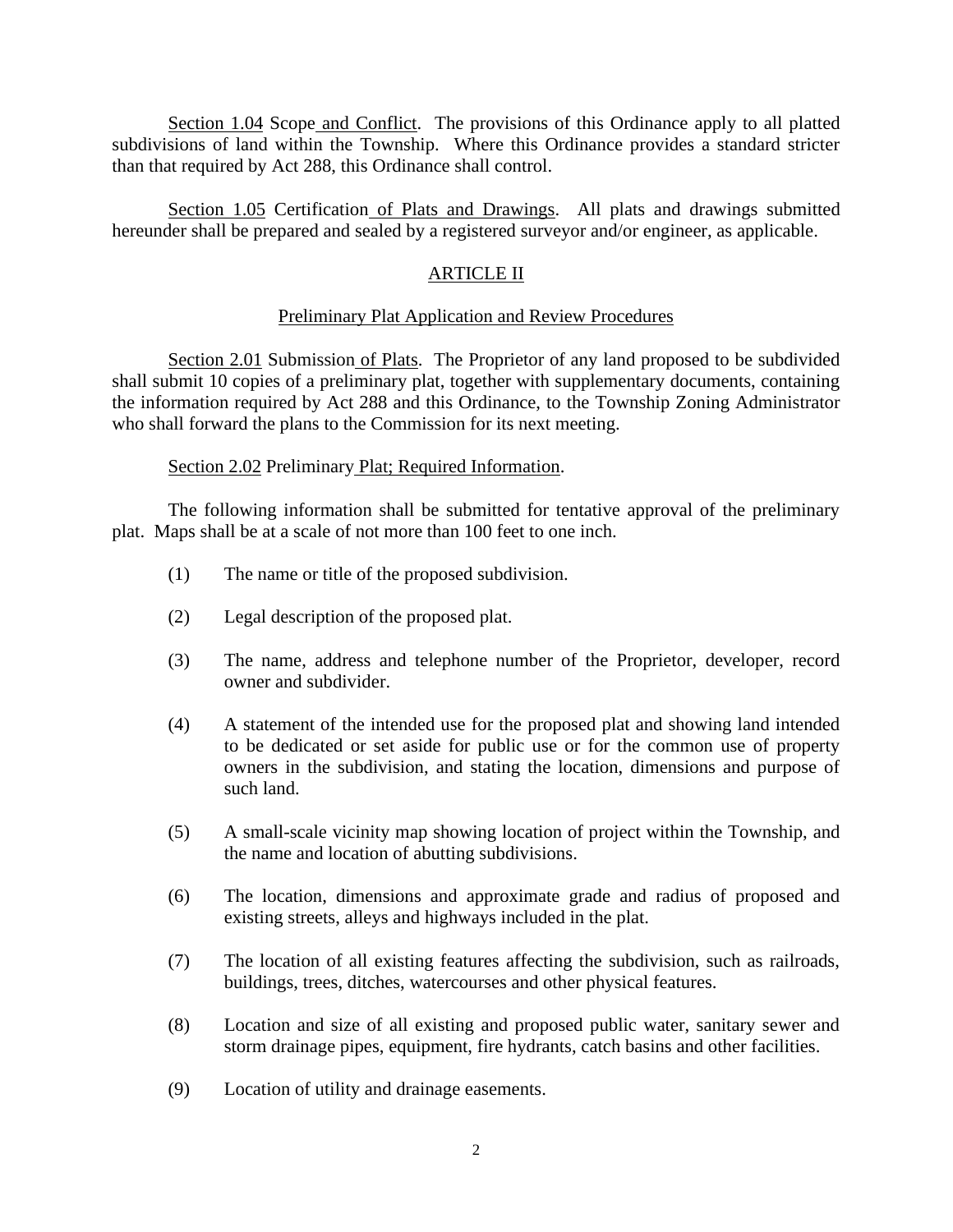- (10) If the proposed plat is contiguous to other lands owned by the applicant, a map showing the street layout and access for subsequent development.
- (11) If the proposed subdivision is not to be served by public sewer and water systems, a written statement from the Allegan County Health Department regarding the suitability of the soils for on-site septic systems.
- (12) Location and dimension of lots, radii of all curves and approximate location of all setback lines. Lot width shall be shown for each lot, at the required setback line.
- (13) When any part of the subdivision lies within or abuts a floodplain area:
	- a. The floodplain, as established by the state department of natural resources, shall be shown within a contour line.
	- b. The contour line shall intersect the sidelines of the lots.
	- c. The sidelines shall be dimensioned to the traverse line from the street line and the established floodplain (contour) line.
	- d. The floodplain area shall be clearly labeled on the plat with the words "floodplain area."
- (14) Two copies of any proposed covenants and deed restrictions to be imposed upon the use of property in the subdivision or a statement in writing that none are proposed. If common areas are to be reserved for use by the residents of the subdivision, copies of an agreement indicating how the area will be maintained shall be submitted.
- (15) Property lines, dimensions, and building setback distances and all structures, lot lines and wetlands within one hundred (100) feet of the site.
- (16) Existing and proposed topographic elevations at two (2) foot intervals on the site and to a distance of fifty (50) feet outside the boundary lines of the site.
- (17) Direction of storm water drainage and how storm water runoff will be handled as well as a statement describing where storm water will be ultimately discharged such as a creek, stream, lake or wetland.
- (18) Location of abutting streets, rights-of-way, service drives, curb cuts, and access easements serving the site, as well as driveways opposite the site and driveways within one hundred (100) feet on either side of the site. Also, driveway width, curb radii and design of proposed deceleration lanes.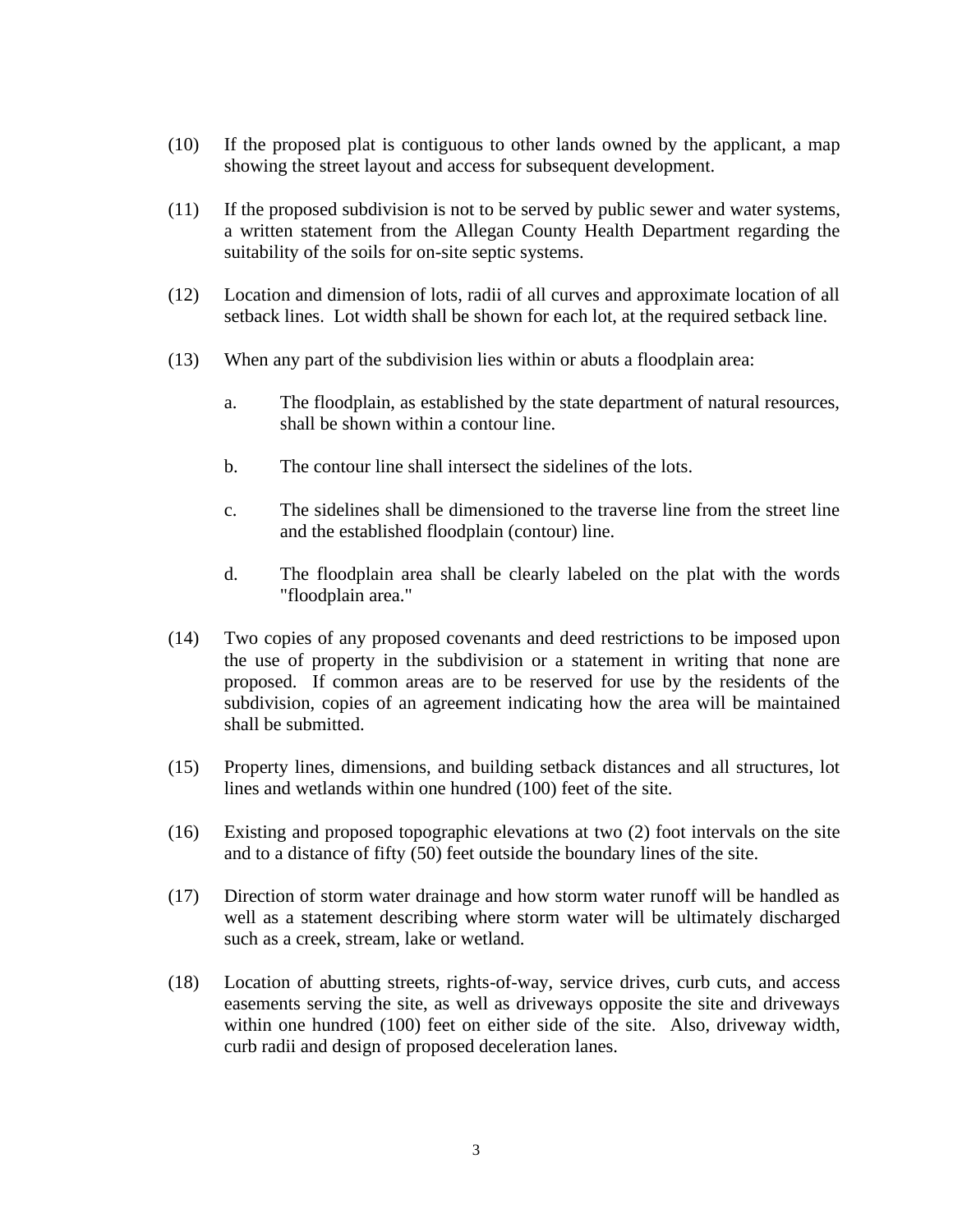- (19) Street lighting, if any, including the type of fixture as well as method of shielding illumination from adjacent properties and roadways.
- (20) Location and type of significant existing vegetation, water courses, and water bodies including county drains and manmade surface drainage ways, floodplains, and wetlands.
- (21) Location of existing and proposed slopes which are twelve (12) percent or greater, which may be altered by the development or the construction of buildings within the development.
- (22) Zoning and use of the proposed subdivision and on adjacent properties.
- (23) As part of its review the Planning Commission may require that an analysis of the site be performed to determine if any environmental contamination exists on the site from farm activities or any other previous use of the land which may pose a health or safety risk to potential users of the site. The site analysis shall be performed by a professional firm or individual experienced in such analysis as selected by the Planning Commission. The cost for the analysis shall be borne by the applicant through the Township escrow account established by Township Board resolution for land development review.

### Section 2.03 Preliminary Plat; Tentative Approval Procedure.

(1) Preliminary plats shall be referred to the Planning Commission, which shall consider the preliminary plat and make a recommendation to the Township Board. Such consideration and recommendation shall take place following a public hearing by the Planning Commission on the preliminary plat. Notice of the hearing shall be as required in Section 24.11 of the Wayland Township Zoning Ordinance.

The preliminary plat, together with minutes showing the action of the Planning Commission thereon, shall be referred to the Township Board not more than 60 days after submission of the preliminary plat. Such time period may be extended with the consent of the applicant. If no action is taken within 60 days, the preliminary plat shall be deemed to have been approved by the Planning Commission.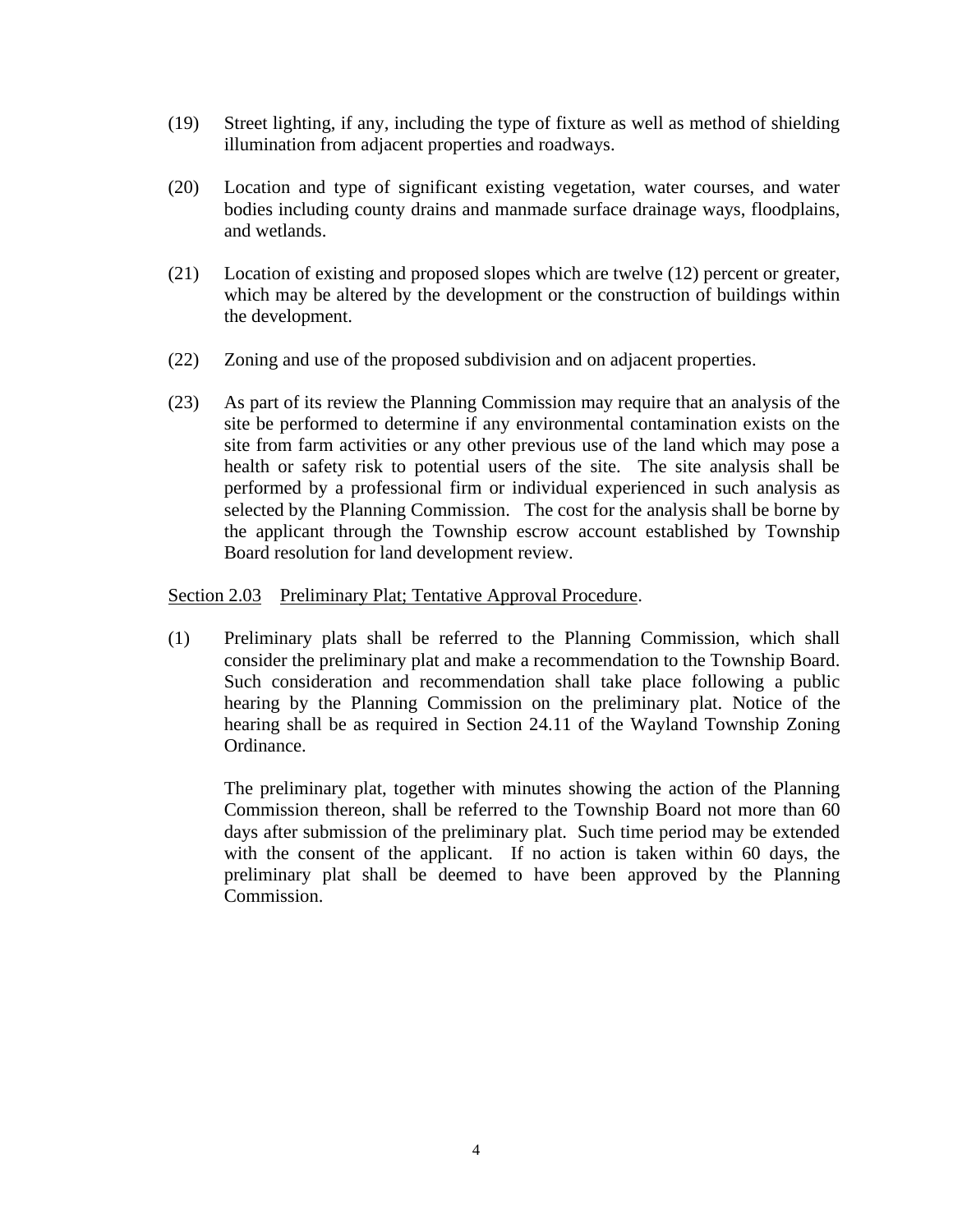- (2) The Township Board shall approve or disapprove the preliminary plat not later than 90 days after the preliminary plat was first submitted by the proprietor. A resolution approving a plat shall state: (i) the nature and character of the improvements that will be required to be made by the Proprietor; (ii) the periods of time within which the respective improvements must be completed; and (iii) any conditions relating thereto. If the preliminary plat is not approved, the Township Board shall set forth in writing its reasons for rejection. The Township Board shall record its approval or disapproval on the plat and return one copy to the Proprietor.
- (3) Tentative approval under this section shall confer upon the Proprietor, for a period of one year, approval of lot sizes, lot orientation and street layout. The duration of such tentative approval may be extended by the Township Board.

### Section 2.04 Preliminary Plat; Final Approval Procedure.

- (1) Following tentative approval of the preliminary plat by the Township Board, the Proprietor shall:
	- a. Submit the preliminary plat to all other reviewing authorities as required by Act 288.
	- b. Submit a list of all such authorities to the Township Clerk, certifying that the list shows all approving authorities as required by Act 288.
	- c. Submit all approvals to the Township Clerk after they have been secured.
- (2) Following a determination that all required approvals have been secured, the Clerk shall forward the approved copies of the preliminary plat, together with all communications from the reviewing agencies, to the Township Board as soon as possible prior to the next regularly scheduled meeting.
- (3) The Township Board shall, at its next regularly scheduled meeting or within 20 days following submission of the required materials shall:
	- a. Consider and review the preliminary plat and approve it if the Proprietor has met all conditions specified for approval of the preliminary plat.
	- b. Instruct the Township Clerk to notify the Proprietor of approval or rejection in writing.
- (4) Final approval of the preliminary plat under this section shall confer upon the Proprietor for a period of two years from the date of approval, the rights granted under Act 288. This period may be extended by the Township Board.

### ARTICLE III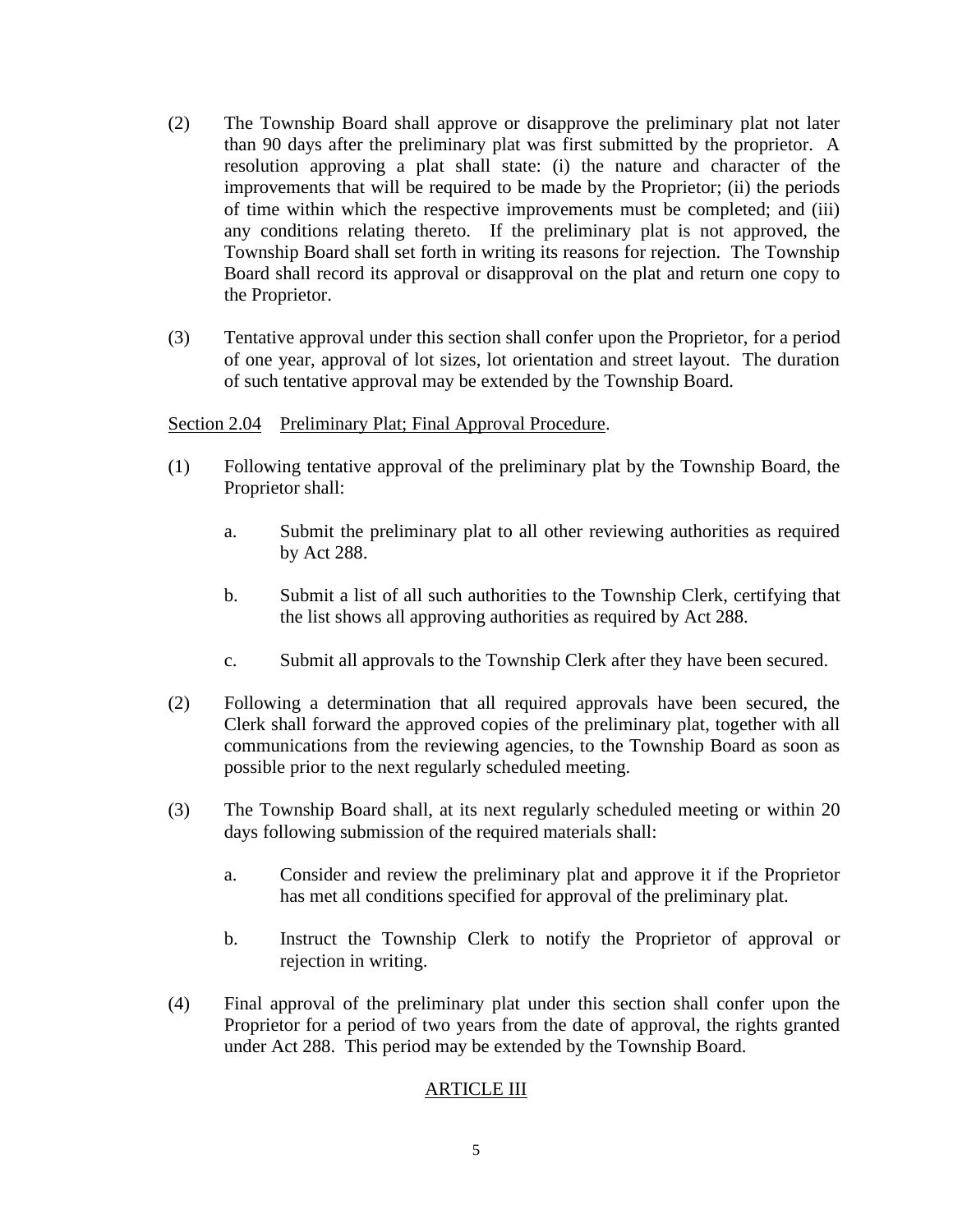# Final Plat Application and Review Procedure

Section 3.01 Requirements.

- (1) Final plats shall be prepared and submitted as provided in Act 288.
- (2) A written application for approval and all recording and other Township and State fees shall accompany all final plats.
- (3) The Proprietor shall submit proof of ownership of the land included in the final plat in a form satisfactory to the Township.
- (4) The Township may require such other information as it deems necessary to establish whether the proper parties have signed the plat.

# Section 3.02 Procedure; Final Plat.

- (1) The final plat shall be submitted not less than 20 days prior to the next regular meeting of the Township Board. For any plat submitted thereafter, the applicant shall pay an additional fee established by resolution, for the cost of calling a special meeting to comply with Section 167 of Act 288, unless the Proprietor waives compliance with Section 167.
- (2) The Township Board shall examine the final plat at the next regularly scheduled meeting or within 20 days after submission of the plat, and the Board shall either approve or disapprove the plat.

### Section 3.03 Improvements and Facilities.

- (1) Before final approval of a plat, all required improvements shall be completed, or security shall be given as provided in Section 3.04.
- (2) Monuments shall be set in accordance with Act 288 and the rules of the State Department of Treasury.
- (3) Upon completion of all required improvements, one complete copy of as-built engineering plans for all required public improvements and utilities shall be filed with the Township Clerk coincident with the submission of the final plat.

Section 3.04 Security for Completion.

(1) In lieu of completion of some or all required improvements, the Township Board may give final plat approval conditioned upon the proprietor providing a financial guaranty for performance as provided in this section.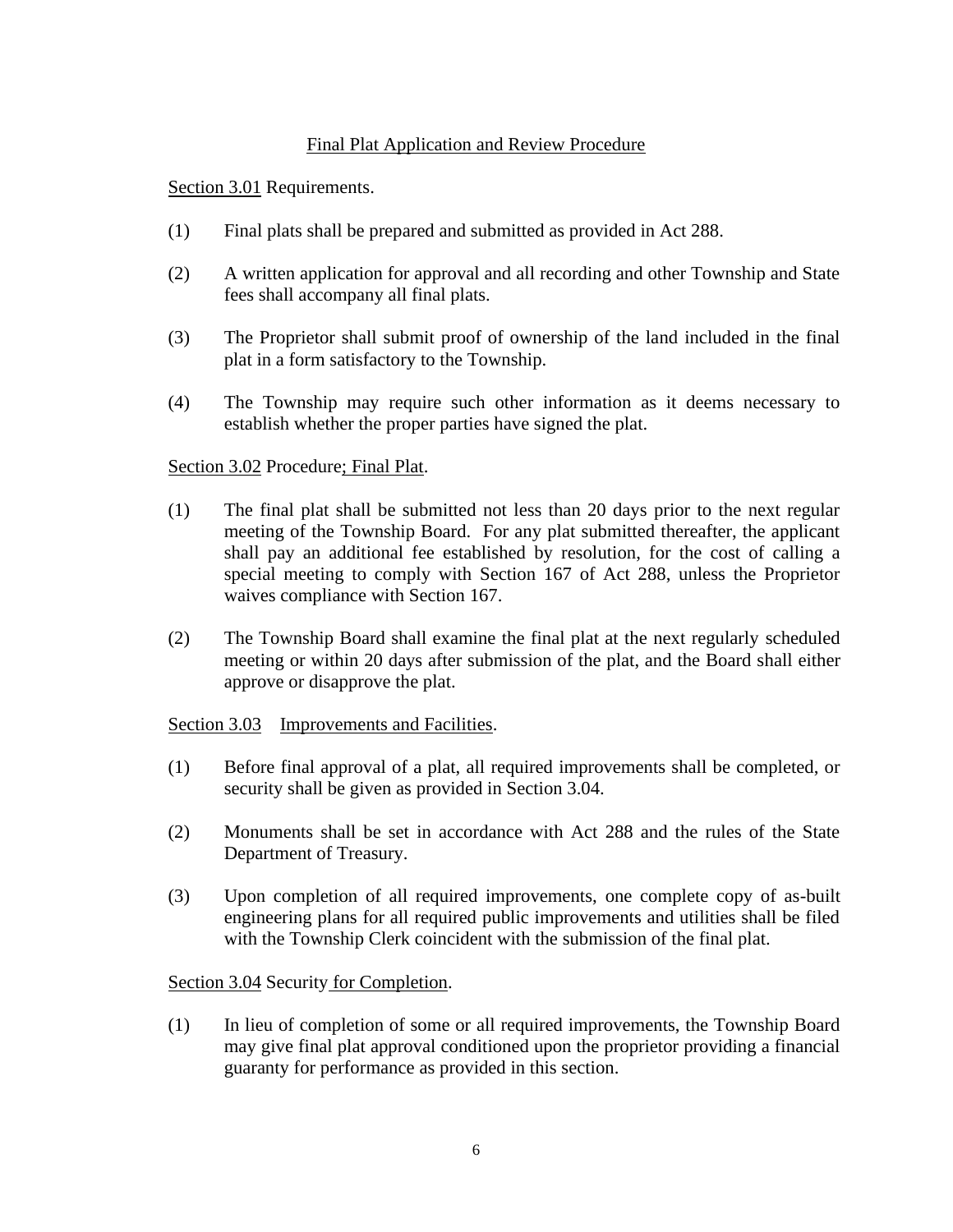- (2) Security shall be in an amount equal to the total estimated cost for completion of the improvement, including reasonable contingencies. Security shall not be required for an improvement for which security has been furnished to another governmental agency.
- (3) Security shall remain in force for a time to be specified by the Township Board.
- (4) Security shall be in the form of an irrevocable bank letter of credit issued by a bank, in a form satisfactory to the Township, or in the form of cash escrow or certified check. A performance bond in form satisfactory to the Township, from a surety company authorized to do business in the State of Michigan and acceptable to the Township, may be substituted in lieu of such security only if the applicant can satisfy the Township that an irrevocable letter of credit, cash escrow or certified check cannot reasonably be made available.
- (5) The proprietor may request periodic reductions in the amount of security as public improvements are completed. Township staff may approve such reductions, to an amount estimated to be equal to the remaining cost of improvements, plus a reasonable contingency.

Section 3.05 Certificates on Final Plat. The final plat shall include proper certificates for the Township Clerk to certify the approval of the plat by the Township Board, and the acceptance on behalf of the public of all dedications shown thereon by the governmental body having jurisdiction over such dedication.

# ARTICLE IV

### Improvements and Regulations

Section 4.01 General. The following standards shall apply to all subdivisions within the Township.

### Section 4.02 Lots.

- (1) All lots shall face upon, and have direct access to, a public or private street.
- (2) The side lines of lots shall be approximately at right angles or radial to the street upon which the lots face.
- (3) All lots shall conform to the requirements of the zoning ordinance for the zone in which the plat is located. This Ordinance shall not be construed as providing for lots smaller than as specified in the Zoning Ordinance. If public water and sewer are available, the provisions of the Township Zoning Ordinance shall override Section 186 of Act 288.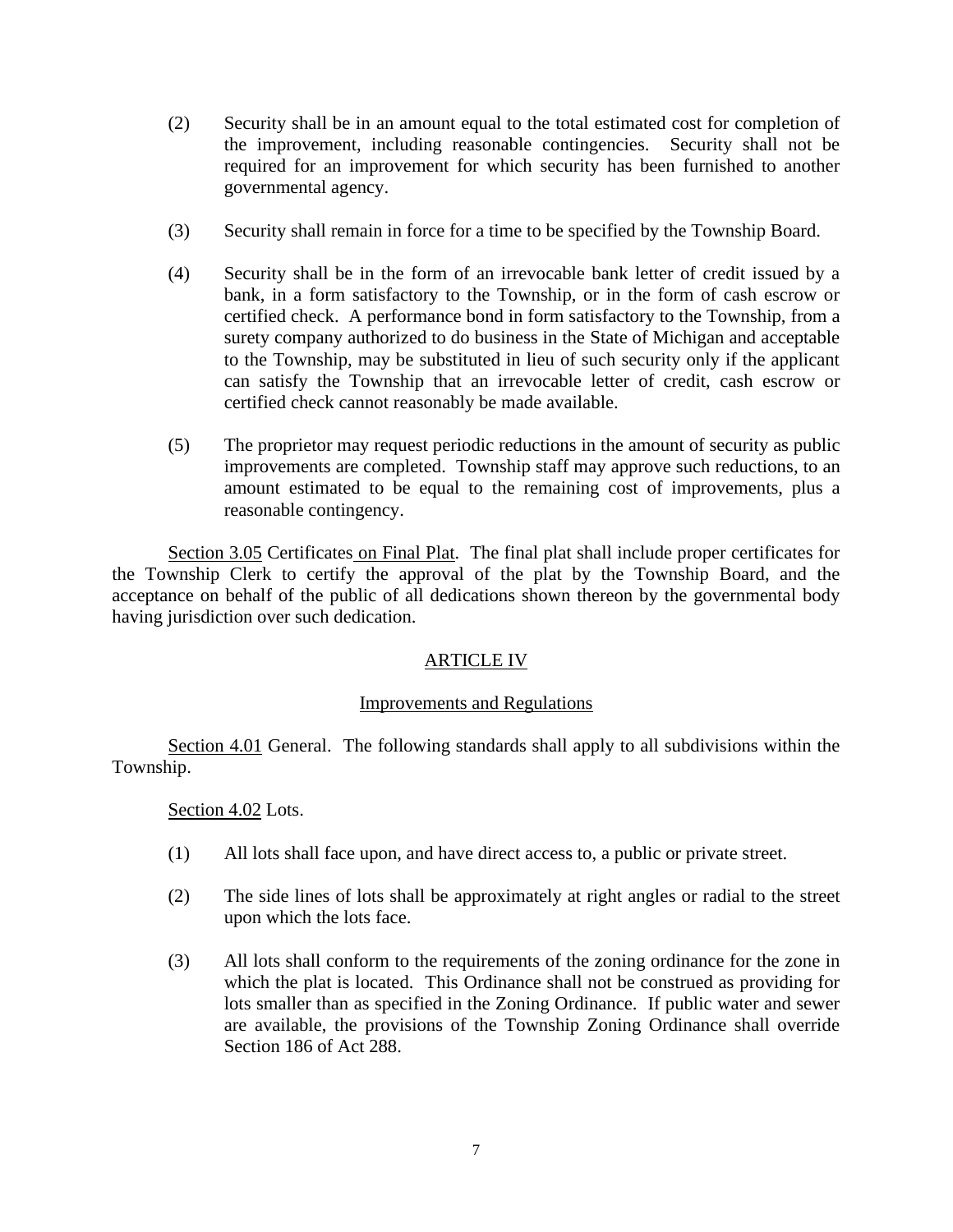- (4) Corner lots for residential use shall have the minimum required frontage on both streets adjacent to the lot.
- (5) The depth of a lot shall not exceed four times the width. The depth of a lot shall be measured along a horizontal line located midway between the side lot lines and connected to the front and rear lines, or the two front lines of a through lot. The width of the lot shall be measured between the side lot lines parallel to the front lot line at the minimum required front setback line.
- (6) Corner lots shall have sufficient extra width so as to permit appropriate building setback from both streets or orientation to both streets. Lots abutting pedestrian mid-block crosswalks shall be treated as corner lots.
- (7) Lots in subdivisions bounded by existing streets shall only have access from internal streets constructed to serve the subdivision and not directly to such existing streets. The Planning Commission and Township Board may waive this requirement if it is determined that there is no practical way to provide an internal access street due to insufficient lot depth, topography or other natural features of the land to be subdivided.
- (8) Greenbelts or landscaped screen plantings shall be located between a residential subdivision and adjacent major arterial streets or railroad rights-of-way. The proposed subdivision plat shall show the location of said greenbelts. The greenbelt shall contain plantings of sufficient size and number to provide a visual screen for subdivision residents. The greenbelt may contain an earthen berm in conjunction with plantings.

Section 4.03 Usable Land. All land shall be platted such that it is usable for building lots or required improvements. Land may be platted for common or public areas if adequate provision is made for continued maintenance of such areas, unless such provision for continued maintenance is waived or deemed unnecessary by the Township

Section 4.04 Streets. Streets within subdivisions shall be private streets unless sufficient justification is provided to the Wayland Township Board that future street maintenance and improvements such as re-paving, widening or other similar improvements shall not be financed by Wayland Township in which case streets may be public. All private streets shall comply with the design standards and requirements of the private road provisions of the Wayland Township Zoning Ordinance and shall include easements for public and private utilities within the street and at least ten feet on either side thereof.

The Township may require a recorded agreement whereby the Township may maintain the street and charge the cost thereof as a lien against all properties in the subdivision if the association or other entity charged with the maintenance of the street fails to adequately maintain the street.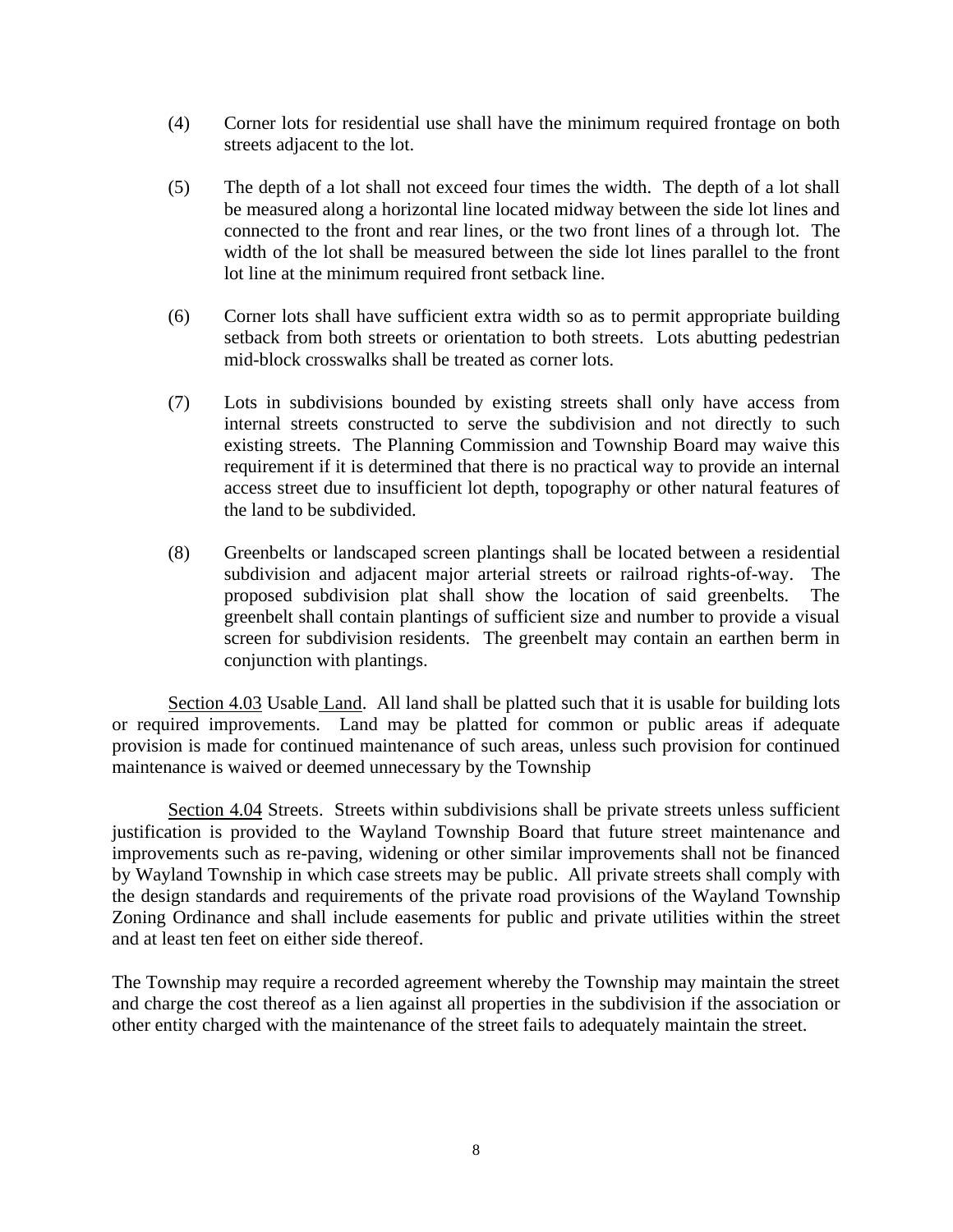Section 4.05 Street Names. Street names shall be approved by the Planning Commission with final approval by the Allegan County Road Commission before printing on the final plat. All streets which extensions of existing streets must carry the names of such existing streets.

# Section 4.06 Street Alignment, Layout and Connections.

- (1) The subdivision layout shall conform to the Master Plan of the Township.
- (2) All proposed streets shall be continuous and in alignment with existing, planned or platted streets insofar as practicable. Where streets in new subdivisions are extensions of existing streets, the platted streets shall be at least as wide as the existing streets that are being extended.
- (3) A private road may be required to be extended to the adjacent property line by the Planning Commission and Township Board according to the following criteria:
	- a. The road extension is necessary to provide a secondary means of access for emergency vehicles.
	- b. The road extension is a logical method to achieve the safe and efficient movement of vehicles and pedestrians between residential areas and to reduce the amount of vehicle trips which would otherwise need to utilize the public street system to access adjoining residential areas.
	- c. The road extension would not result in future traffic from off-site creating unsafe situations for the residents of the project proposed by the applicant.
	- d. If such a connection is required, the applicant shall construct the road to the adjacent property line at the time the private road is built; provided the Planning Commission or Township Board may permit the applicant to record an agreement to construct the road connection when the adjacent property develops.
	- e. Upon completion of the connection the applicant shall record a statement that the connection shall remain open at all times for the uninterrupted movement of people and vehicles.
- (4) A private road system shall not serve more than 30 lots, or dwellings units, unless a secondary means of ingress and egress is provided for all of the lots or dwellings served. This secondary access shall meet the minimum standards for private roads as required by the Wayland Township Zoning Ordinance.
- (5) Intersections of subdivision streets shall be at least 250 feet from the intersection of a public or private street measured from centerline to centerline.

# Section 4.07 Sidewalks.

(1) Except as otherwise provided in this section, sidewalks at least five feet wide, on both sides of the street, shall be provided for and installed in all plats. A plat shall include right-of-way of sufficient width so as to accommodate such sidewalks.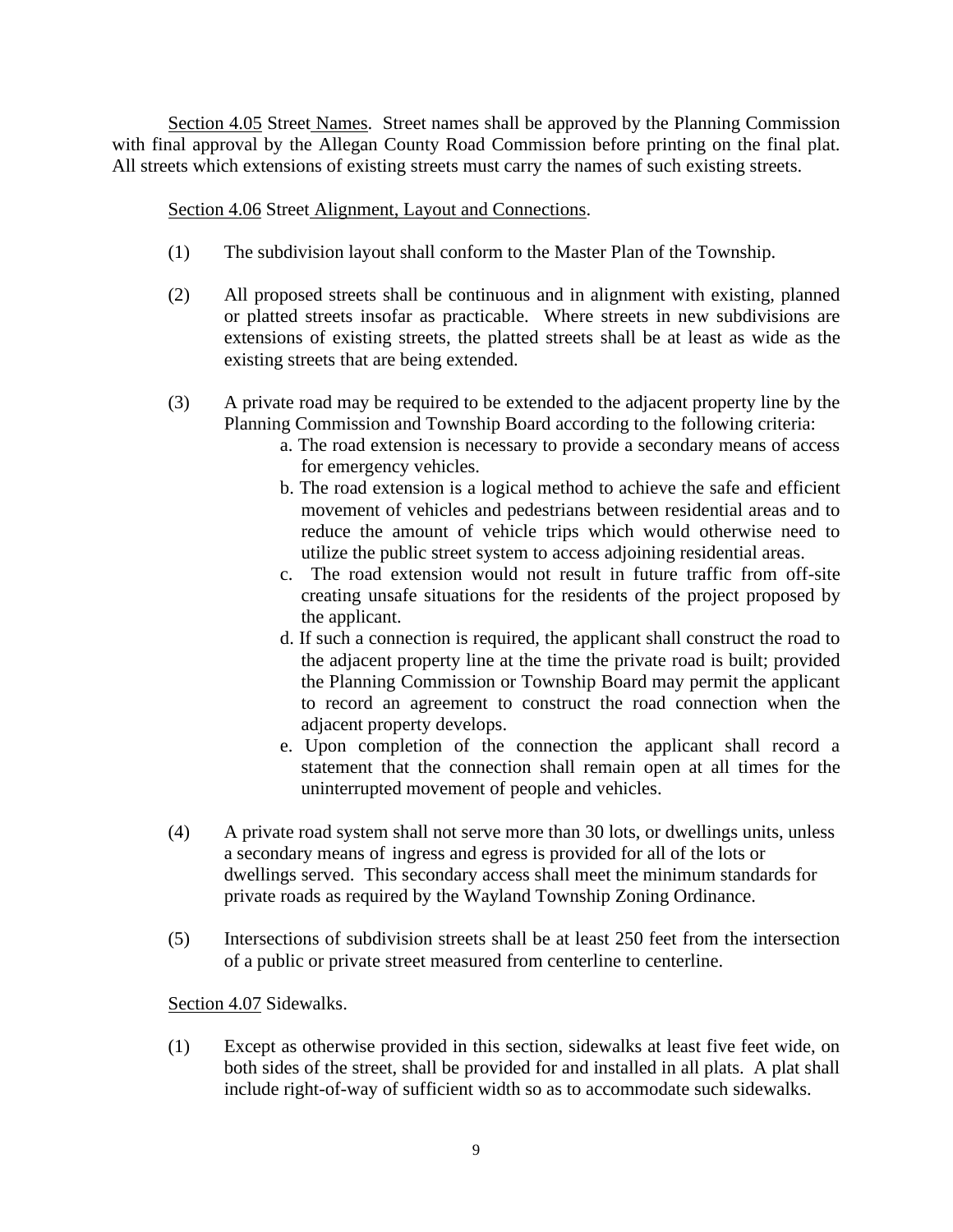- (2) Sidewalks are required on only one side of the street if the other side clearly cannot be developed and if there are no existing or anticipated uses that would generate pedestrian trips on that side.
- (3) Such sidewalks shall be laid out and constructed when streets and other public improvements are made, unless the Planning Commission and Township Board approve an arrangement for subsequent sidewalk construction, as lots are improved. With any such approval for subsequent sidewalk construction, conditions and time deadlines may be imposed.

Section 4.08 Street Lighting. Adequate street lights may be **are** required to be provided, however, the Planning Commission may limit the placement, type and intensity of street lights in order to prevent lighting glare from intruding onto nearby properties and to help preserve rural atmosphere.

Section 4.09 Public Utilities.

- (1) Public electricity and telephone shall be furnished to each lot in the subdivision.
- (2) All utilities shall be installed and maintained underground and in appropriate easements.
- (3) Utility easements shall be provided along rear lot lines, and also along the side lot lines when necessary. The total width of such easements shall be not less than ten feet.
- (4) When a proposed subdivision is to be served by a publicly-owned or privatelyowned public water system, fire hydrants and other required water system appurtenances shall be provided by the sub-divider.
- (5) If there is no existing or available publicly-owned water supply system, the subdivider may be required to install a privately-owned public water supply system for drinking and fire protection purposes for the common use of the lots within the subdivision in accordance with the requirements of the Safe Drinking Water Act, Act 399 of the Public Acts of Michigan of 1977, as amended, or successor statute of like import, and with the requirements of Township Ordinance.

Section 4.10 Natural Features. The landscape shall be preserved in its natural state, insofar as practical, by removing only those areas of vegetation or making those alterations to the topography which are reasonably necessary to develop the site in accordance with the requirements of this Ordinance. A development shall respect the natural resources of the Township as recommended in the Township's Master Plan.

Section 4.11 Drainage. An adequate storm drainage system, including the necessary storm sewers, drain inlets, manholes, culverts, bridges, and other appurtenances, shall be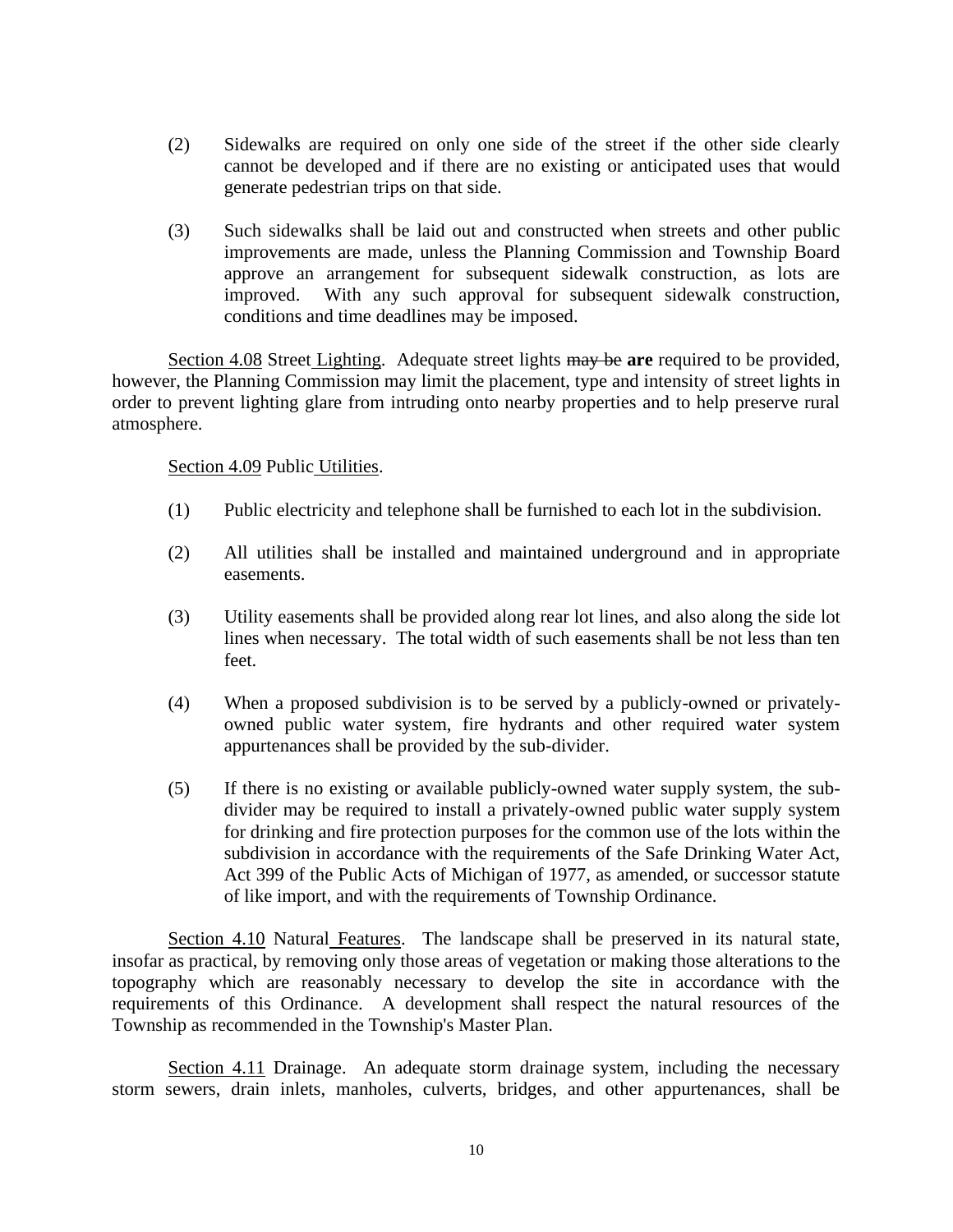provided in accordance with the requirements of the Township and the County Drain Commissioner. Such facilities shall be designed and constructed so as to have no adverse effect on adjoining lands, or upon lots within the subdivision.

#### ARTICLE V

#### Variance

Section 5.01 A variance from the provisions of this Ordinance may be granted as follows:

- (1) If the Proprietor demonstrates that literal enforcement of this Ordinance is impractical or will impose undue hardship in the use of the land because of special or peculiar conditions pertaining to the land, the Township Board, upon recommendation of the Planning Commission, may permit a variance or variances which are reasonable and within the general policy and purpose of this Ordinance. The Township may attach conditions to the variance.
- (2) A petition for a variance shall be submitted along with the preliminary plat. Notice that request for a variance has been received shall be included in the notice of public hearing on the preliminary plat provided in Section 2.03, and the variance shall be considered during the process of considering the preliminary plat. If a request for a variance arises because of unforeseen circumstances after preliminary plat review, a request for a variance may be submitted, and a recommendation made by the Planning Commission to the Township Board after public hearing following notice given in accordance with Section 2.03.

#### ARTICLE VI

#### Enforcement

Section 6.01 No plat shall be transmitted to any county or state approving authority for official action until each plat shall have been, in the first instance, approved by the Township Board in accordance with the requirements of this Ordinance.

Section 6.02 No person shall sell or convey any lot in any plat by reference thereto until such plat has been duly recorded in the office of the Allegan County Register of Deeds.

Section 6.03 No building permit shall be issued, and no public sewer or water service shall be provided for any dwelling or other structure located on a lot or plot subdivided or sold in violation of these regulations. The fact that final plat approval has not been received from the State of Michigan shall not prevent a building permit from being granted for not more than three buildings, or for the maximum number of land divisions which would be permitted under Act 288 without plat approval, whichever is less. No building may be occupied or used, however, until all required improvements have been completed, and necessary utilities installed.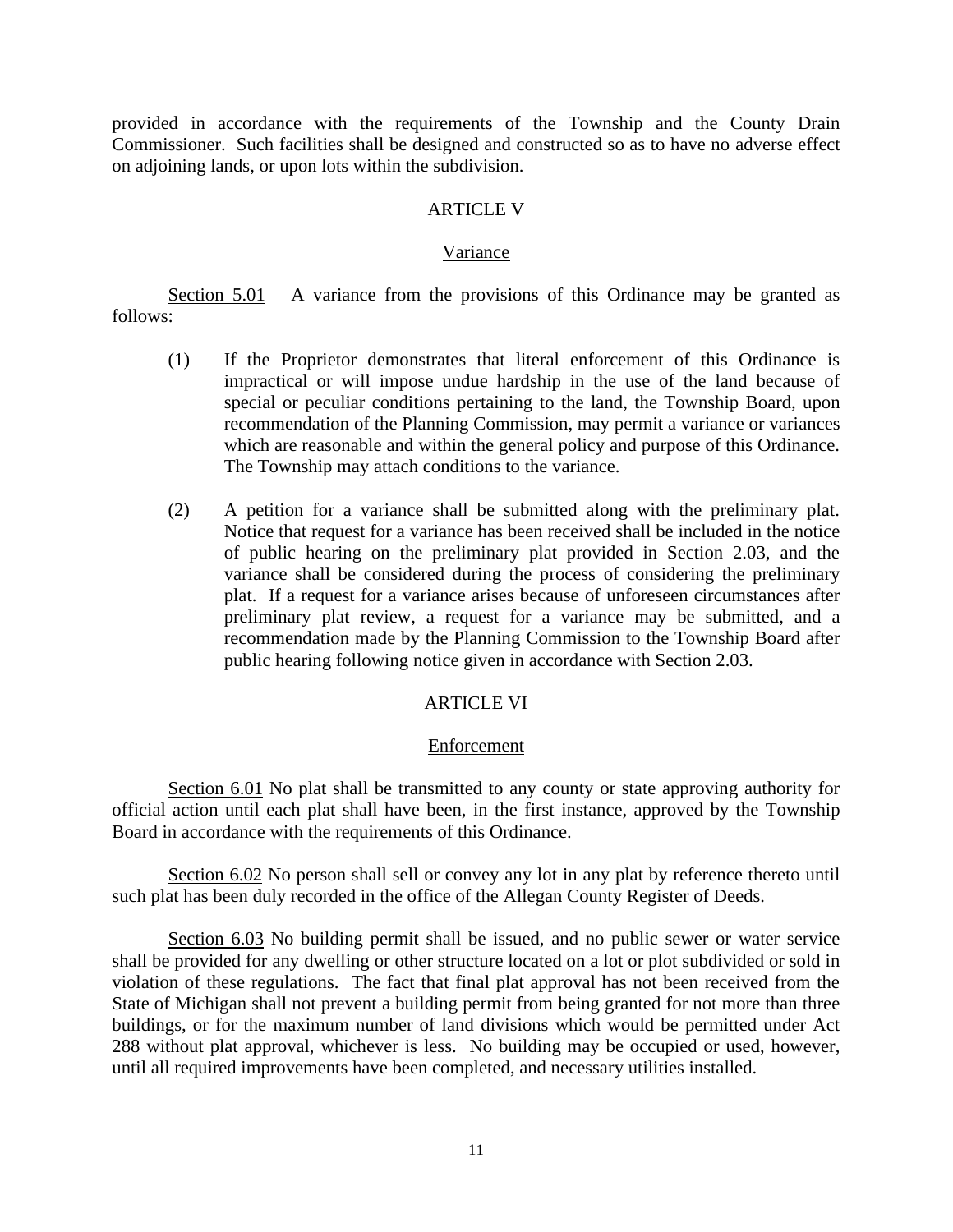Section 6.04 Any act or failure to act done in violation of the provisions of this Ordinance is hereby declared to be a nuisance per se.

Section 6.05 Any person, firm, or corporation which violates, disobeys, omits, neglects, or refuses to comply with any of the provisions of this Ordinance shall be subject, upon conviction, to a fine of not less than \$500.00 nor more than \$1,000.00 and the costs of prosecution or by imprisonment for not more than ninety (90) days, or by both fine and imprisonment, in the discretion of the court. Each day such violation continues shall be deemed a separate offense. The imposition of any such sentence shall not exempt the offender from compliance with the requirements of this Ordinance.

Section 6.06 In addition to any other available remedy, the Township may in its discretion bring an action in its own name to restrain or prevent any violation of this ordinance or any continuance of such violation. In such case the person found violating this ordinance shall pay the Township's costs and expenses in enforcing this Ordinance, including its attorneys' fees.

### ARTICLE VII

#### Division of Platted Lots

Section 7.01 Prohibition. No lot or other parcel of land located within a recorded plat shall be further partitioned or divided or a building permit issued for a partitioned or divided lot unless such partition or division is first approved by the Township Board as provided in this article. No partition or division of a lot may result in the creation of a lot that does not satisfy the particular minimum lot dimension requirements of the Township zoning ordinance.

#### Section 7.02 Approval of Lot Splits.

- (1) Any proprietor or property owner who desires to partition or split a lot, outlot, or other parcel of land located in a recorded plat shall apply to the Township Clerk. The application shall include a detailed statement of the reasons for the requested partition or division, sketch, map or maps prepared to scale showing the proposed division or partition and all adjoining lots, streets, and parcels of land, and a statement from the Allegan County Health Department indicating the effect of the proposed division or partition upon the safe operation of necessary septic tanks and wells.
- (2) The Township Clerk shall transmit the application and report from the Allegan County Health Department to the Planning Commission, which shall make a recommendation to the Township Board.
- (3) In reviewing the application, the Planning Commission and Township Board shall consider whether the request is consistent with all Township Ordinances, Act 288, and other State laws and is consistent with the general public welfare.